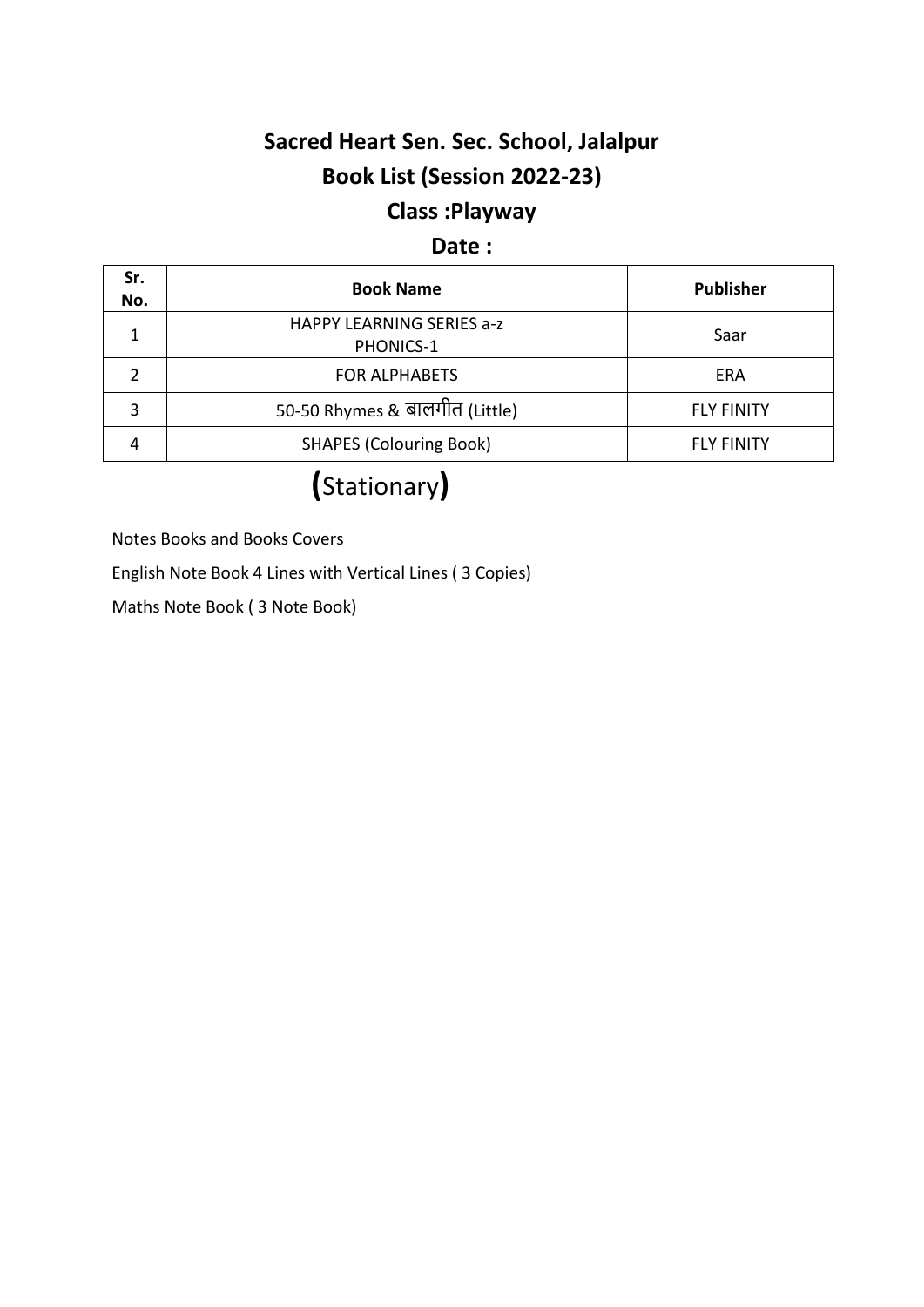# **Sacred Heart Sen. Sec. School, Jalalpur Book List (Session 2022-23) Class :Nursery**

#### **Date :**

| Sr. No.        | <b>Subjects</b>                   | <b>Book Name</b>                 | <b>Publisher</b> |
|----------------|-----------------------------------|----------------------------------|------------------|
|                |                                   | Stage 1 Uppercase                |                  |
| $\mathbf{1}$   | English                           | <b>Alphabet Book</b>             |                  |
|                |                                   | <b>Fitzroy Sounds</b>            |                  |
| $\overline{2}$ | <b>English Rhymes</b>             | <b>Classic Rhymes A</b>          |                  |
| 3              | <b>Writing Practice</b>           | <b>Pattern Writing</b>           |                  |
| $\overline{4}$ | <b>Maths</b>                      | Hands on Maths A                 | Saar Edu.        |
| 5              | <b>EVS</b>                        | <b>Environmental Studies PP1</b> |                  |
| 6              | Art & Craft                       | Art School A                     |                  |
| 7              | Hindi                             | Hindi Sarika Drishyagyan         |                  |
|                |                                   | <b>Baal Geet</b>                 |                  |
| 8              | Ripples Wipe – Clean Fun Mat PP-1 |                                  |                  |

 **(**Stationary**)**

Notes Books and Books Covers English Note Book 4 Lines with Vertical Lines ( 2 Copies) Maths Note Book ( 2 Note Book) Hindi Note Book ( 2 Note Book ) ( 5 lines )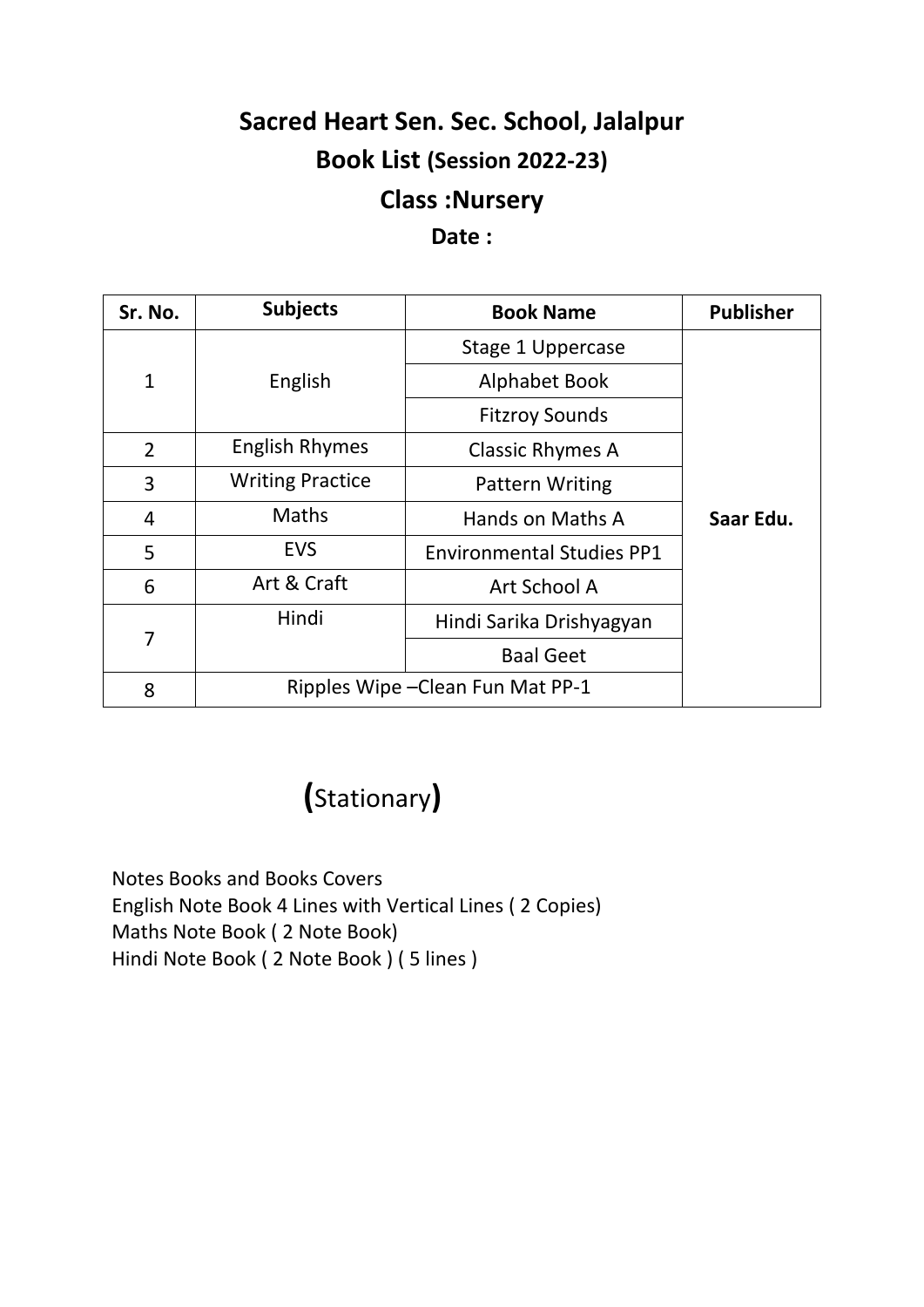## **Sacred Heart Sen. Sec. School, Jalalpur Book List (Session 2022-23) Class :LKG Date :**

#### **Sr. No. Subjects Book Name Publisher** 1 English Hands on English B **Saar Education** Fitzroy Reader's (Stories 1-10) Fitzroy Word Skills (1-10) 2 English Rhymes | Classic Rhymes B 3 Maths Hands on Maths B 4 HL Maths B 5 EVS | Hands on EVS – PP2 6 Art & Craft Art School B 7 Hindi Hindi Sarika –Ka Hindi : Rhymes 8 | Ripples Wipe – Clean Fun Mat PP-2

# **(**Stationary**)**

Notes Books and Books Covers English Note Book 4 Lines with Vertical Lines ( 2 Copies) Hindi Note Book 5 Lines with Vertical Lines ( 1 Note Books) Maths Note Book ( 2 Note Book)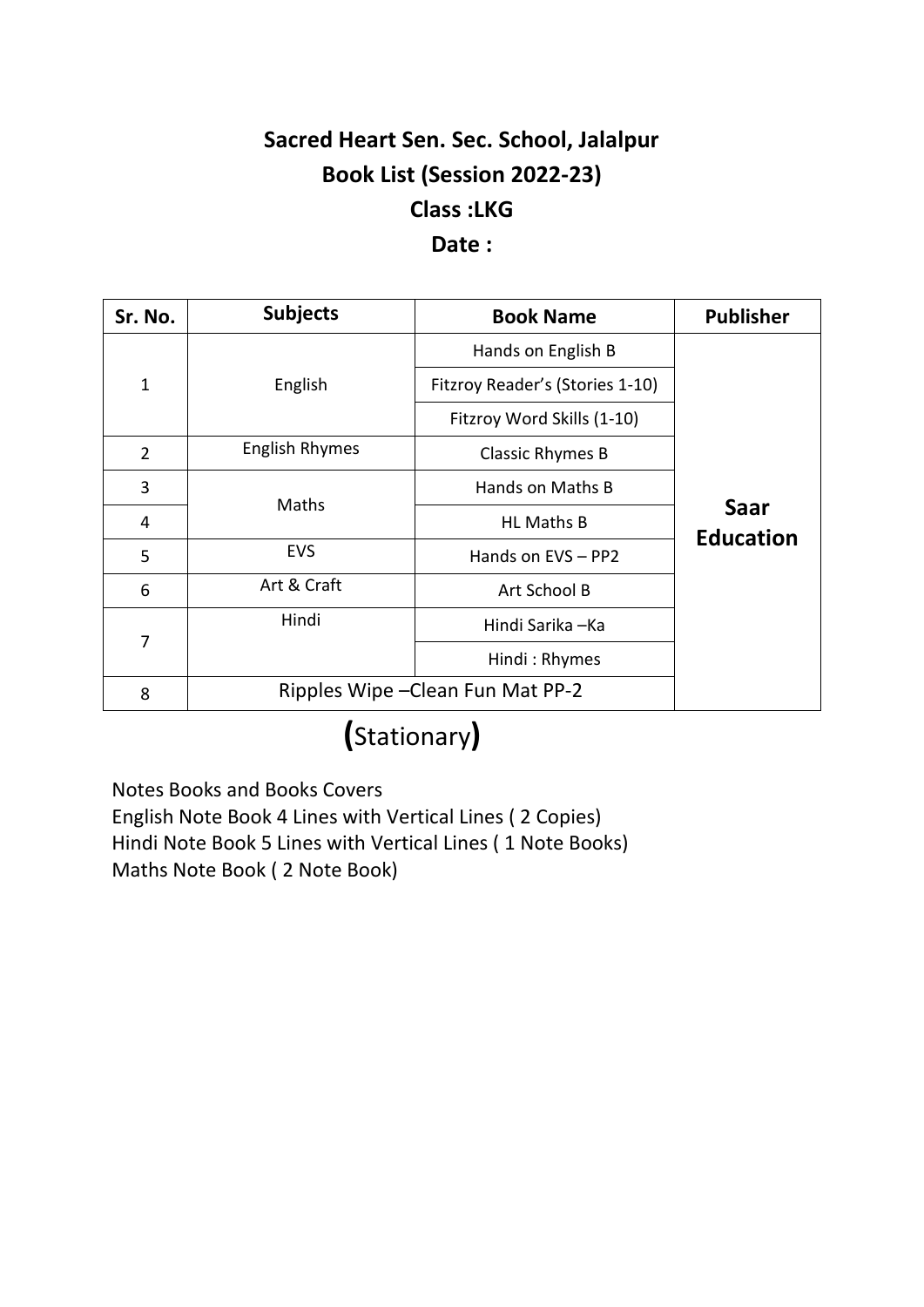### **Sacred Heart Sen. Sec. School, Jalalpur Book List (Session 2022-23) Class :UKG Date :**

| <b>S. No.</b> |               | <b>Book Name</b>                    | <b>Publisher</b>     |
|---------------|---------------|-------------------------------------|----------------------|
| 1             | English       | Hands on English C                  |                      |
|               |               | Fitzroy Reader's (Stories 1x-10x)   |                      |
|               |               | Fitzroy Word Skills (1x -10x)       |                      |
| 3             | English Rymes | <b>Classic Rhymes C</b>             |                      |
| 4             |               | Hands on Maths C                    | Saar                 |
|               |               | <b>Maths</b><br><b>HL Maths III</b> |                      |
| 5             | <b>EVS</b>    | Hands on EVS - PP3                  | <b>Education</b>     |
| 6             | Stem          | <b>Smart Stem K</b>                 |                      |
| 7             | Art & Craft   | Art School C                        |                      |
| 8             | Hindi         | Hindi Sarika – Kha                  |                      |
|               |               | Hindi: Rhymes                       |                      |
| 9             | Punjabi       | Activities Series – ਐਕਟਿਵ ਅੱਖਰ ਰਚਨਾ | Active International |
|               |               |                                     | Publishing Co. Regd  |
| 10            |               | Ripples Wipe - Clean Fun Mat PP-3   | Saar Education       |

**(**Stationary**)**

Notes Books and Books Covers English Note Book 4 Lines with Vertical Lines ( 6 Copies) Hindi Note Book 5 Lines with Vertical Lines ( 2 Note Books) Hindi Note Books 2 Lines (2 Note Books) Maths Note Book ( 3 Note Book)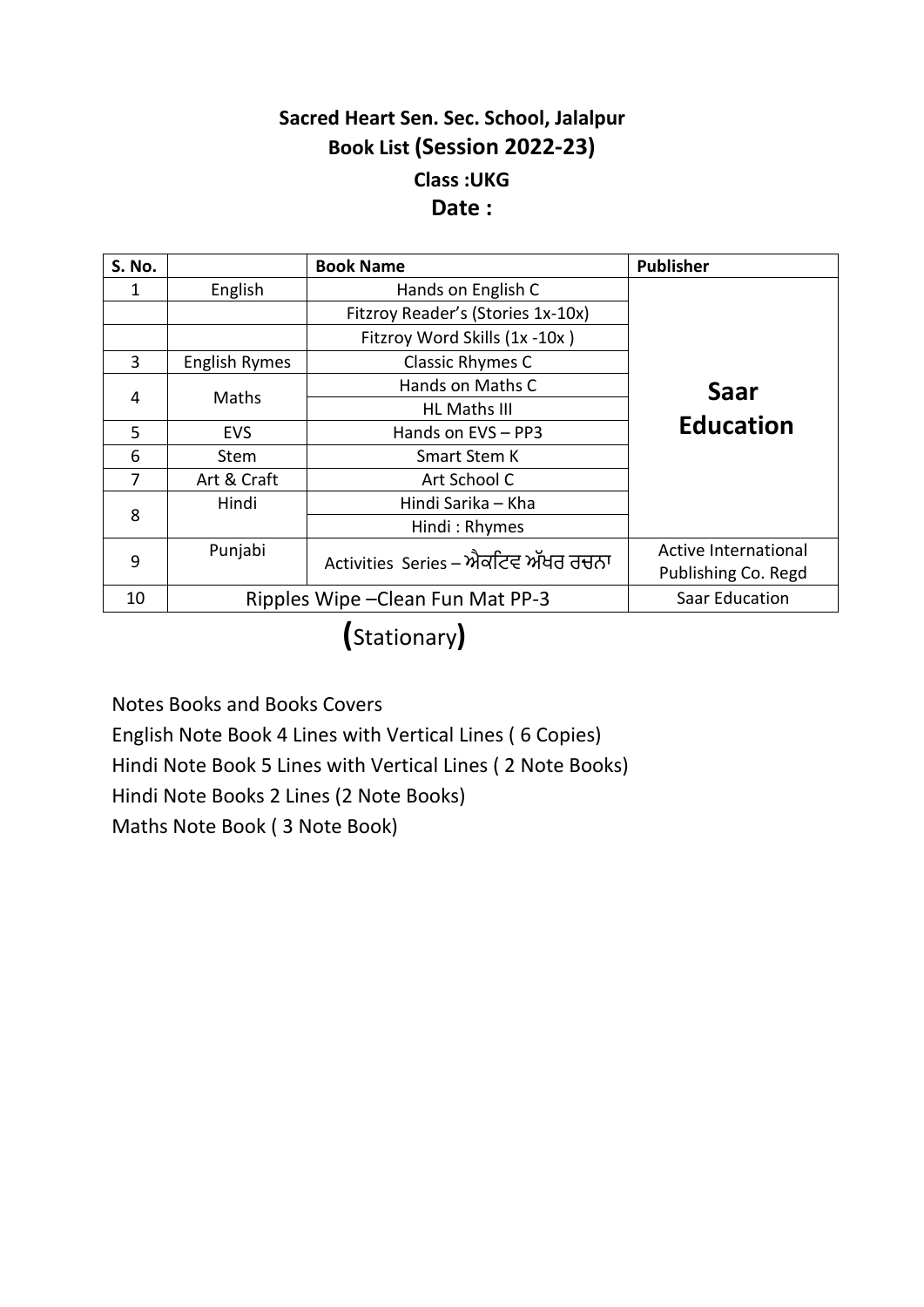### **Sacred Heart Sen. Sec. School, Jalalpur Book List (Session 2022-23) Class :I**

| Sr.<br>No.     | <b>Subject</b> | <b>Book Name</b>                             | <b>Publisher</b>      |
|----------------|----------------|----------------------------------------------|-----------------------|
|                |                | Hands on English (1)                         |                       |
|                |                | Hands on English Worksheet (1)               |                       |
| $\mathbf{1}$   | English        | Grammar Starter (1)                          |                       |
|                |                | <b>Fitzroy Phonics Readers 11-20</b>         |                       |
|                |                | Hands on Mathematics (1)                     |                       |
| 2              | Maths          | <b>Hands on Mathematics</b><br>Worksheet (1) |                       |
| 3              | <b>EVS</b>     | <b>Hands on Environmental Studies</b><br>(1) | <b>Saar Education</b> |
|                |                | <b>Hands on Environmental Studies</b>        |                       |
|                |                | Worksheets (1)                               |                       |
| 4              | Hindi          | Hindi Sopan (1)                              |                       |
|                |                | Hindi Reader, Bhasha Sopan (1)               |                       |
| 5              | Computer       | Hands on Comp. Quest(1)                      |                       |
| 6              | G.K            | Hands on $G.K(1)$                            |                       |
| $\overline{7}$ | Art & Craft    | Art School (1)                               |                       |
|                |                | ਨਿਰਮੋਲਕ (0)                                  | Pacemakers            |
| 8              | Punjabi        | ਪੰਜਾਬੀ ਸਲੇਖ ਮਾਲਾ (1)                         | Pacemaker             |

#### **Notebooks**

| <b>English &amp; EVS</b> | <b>Four Lines</b>      |               |
|--------------------------|------------------------|---------------|
| Punjabi                  | Double Line Copy       | $\mathcal{L}$ |
| <b>Hindi</b>             | Double Line Copy       | $\mathcal{P}$ |
| <b>Maths</b>             | <b>Medium Size Box</b> |               |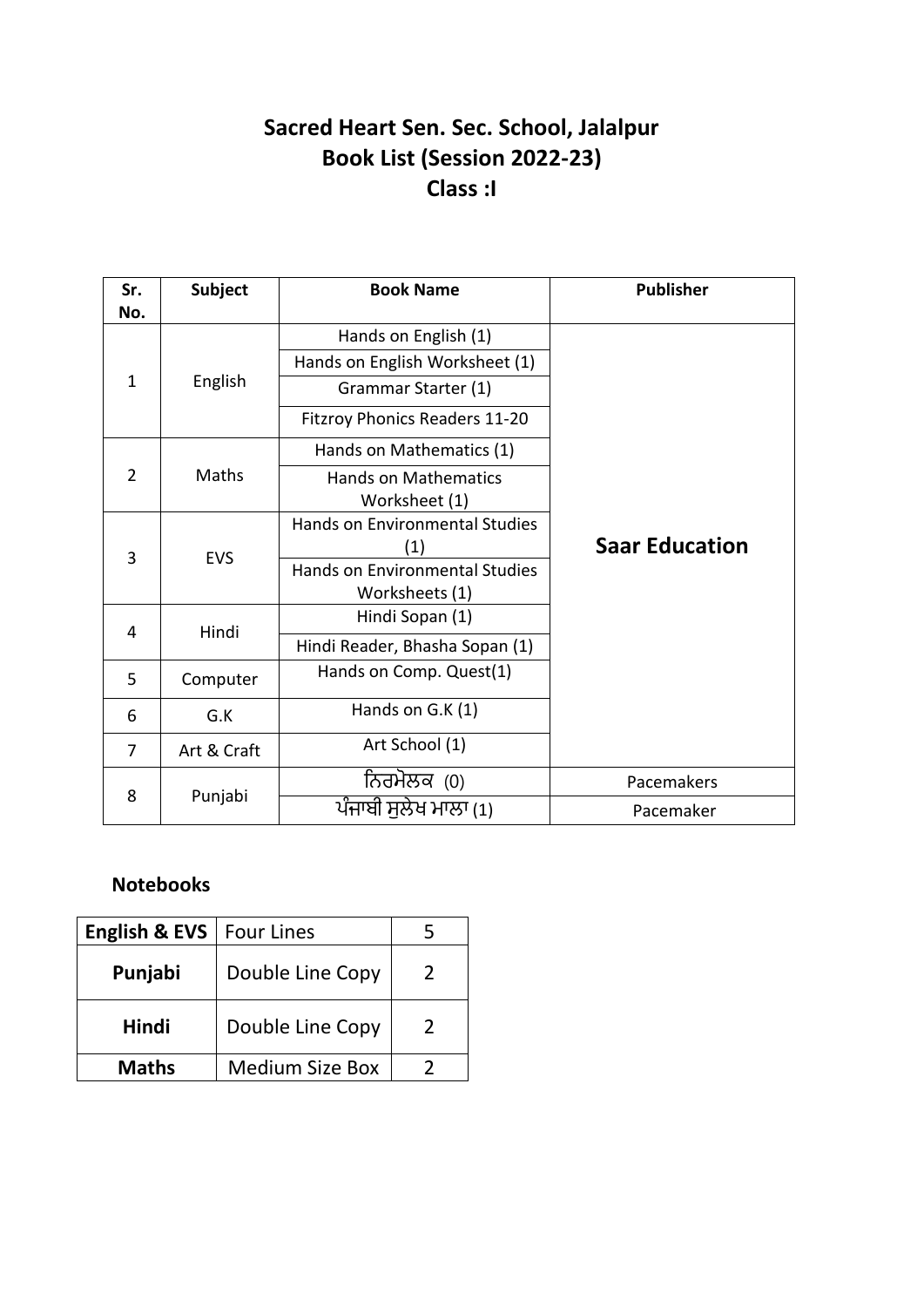## **Sacred Heart Sen. Sec. School, Jalalpur Book List (Session 2022-23) Class :II**

| Sr.<br>No.     | <b>Subject</b> | <b>Book Name</b>                      | <b>Publisher</b>              |
|----------------|----------------|---------------------------------------|-------------------------------|
|                |                | Hands on English 2                    |                               |
|                |                | Hands on English Worksheet 2          |                               |
| $\mathbf{1}$   | English        | <b>Grammar Starter 2</b>              |                               |
|                |                | <b>Fitzroy Phonics Readers 21-30</b>  |                               |
|                |                | Hands on Mathematics 2                |                               |
| 2              | Maths          | Hands on Mathematics Worksheet 2      |                               |
|                |                | Hands on Environmental Studies 2      |                               |
| 3              | <b>EVS</b>     | <b>Hands on Environmental Studies</b> | Saar                          |
|                |                | <b>Worksheets 2</b>                   | <b>Education</b>              |
| 4              | Hindi          | Hindi Sopan 2                         |                               |
|                |                | Hindi Reader, Bhasha Sopan 2          |                               |
| 5              | Computer       | Hands on Comp. Quest (2)              |                               |
| 6              | G.K            | Hands on G.K (2)                      |                               |
| $\overline{7}$ | Art &          | Art School (2)                        |                               |
|                | Craft          |                                       |                               |
| 8              |                | ਨਿਰਮੋਲਕ ਪੰਜਾਬੀ ਪਾਠ ਮਾਲਾ-2             | <b>Pacemaker Publications</b> |
|                | Punjabi        | ਪੰਜਾਬ ਸ਼ਬਦ ਸਲੇਖ-2                     |                               |

### **Stationary**

- ➢ 2 (Note books for Maths Medium Box)
- $> 5$  (4 Line Note Books)
- ➢ 4 (Double Line Notebooks)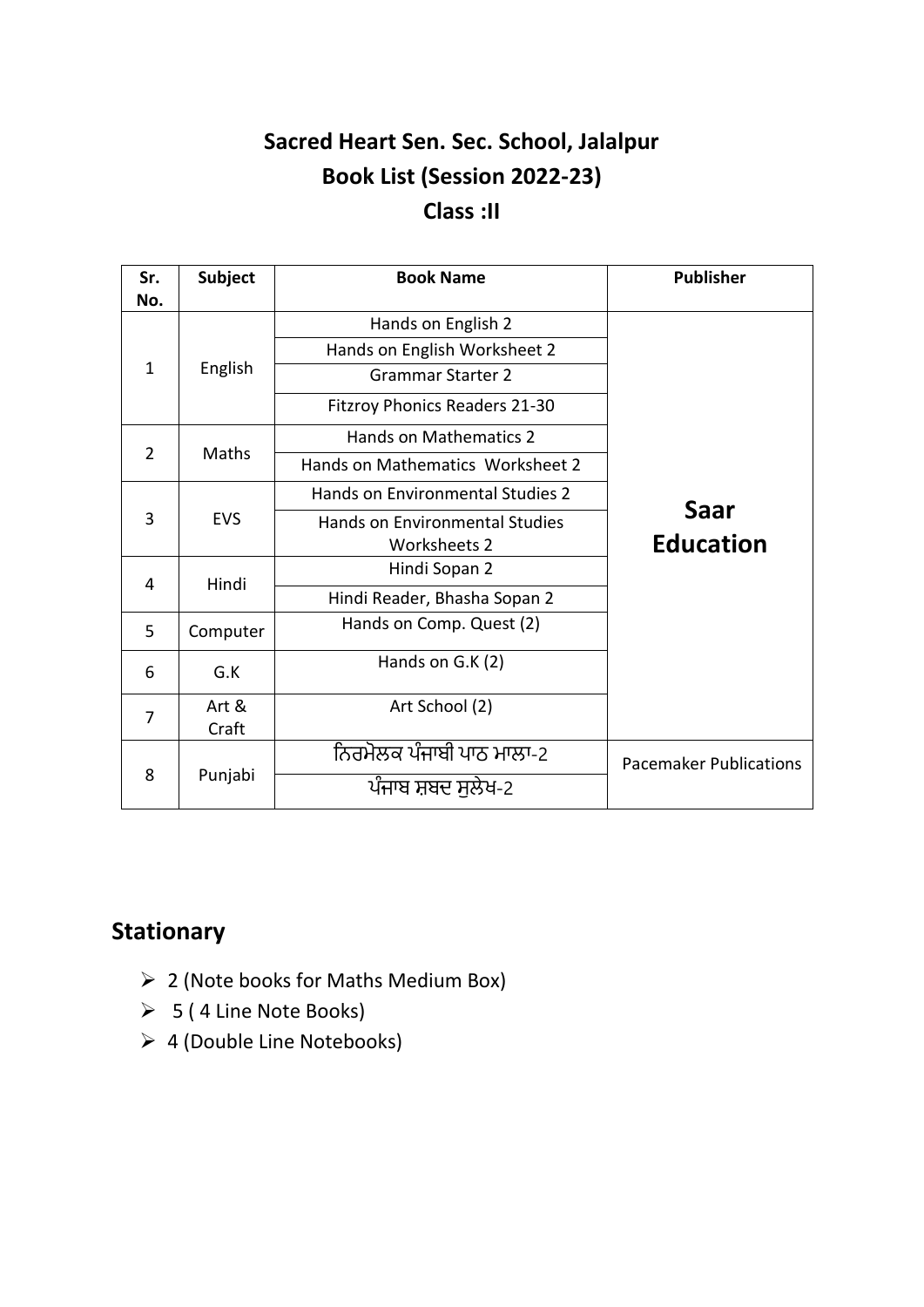### **Sacred Heart Sen. Sec. School, Jalalpur**

## **Book List (Session 2022-23) Class : III**

| Sr.<br>No.     | <b>Subject</b> | <b>Book Name</b>                          | <b>Publisher</b>            |
|----------------|----------------|-------------------------------------------|-----------------------------|
|                |                | Hands on English 3                        | Saar Education              |
|                |                | Hands on English Worksheet 3              | Saar Education              |
| $\mathbf{1}$   | English        | <b>Grammar Starter 3</b>                  | <b>Saar Education</b>       |
|                |                | <b>Fitzroy Phonics Readers 31-40</b>      | Saar Education              |
|                |                | Hands on Mathematics (3)                  | <b>Saar Education</b>       |
| $\overline{2}$ | Maths          | Hands on Mathematics Worksheet<br>(3)     | Saar Education              |
|                |                | Hands on EVS (Grade 3)                    | <b>Saar Education</b>       |
| 3              | <b>EVS</b>     | <b>Stem</b><br>Lessons and Challenges (3) | Saar Education              |
| 4              | Punjabi        | ਸੱਜਰੀ ਸਵੇਰ (3)                            | <b>Rishabh Publications</b> |
| 5              | Hindi          | Hands on हिंदी सोपान(3)                   | <b>Saar Education</b>       |
| 6              | Computer       | Hands on Comp. Quest (3)                  | <b>Saar Education</b>       |
| 7              | G.K            | Hands on $G.K(3)$                         | <b>Saar Education</b>       |
| 8              | Art & Craft    | Art School (3)                            | Saar Education              |

#### **Stationary**

- ➢ 2 (Notebooks for Maths Small Box)
- ➢ 7 (4 Lines Notebooks)
- ➢ 4 (Double Line Notebooks)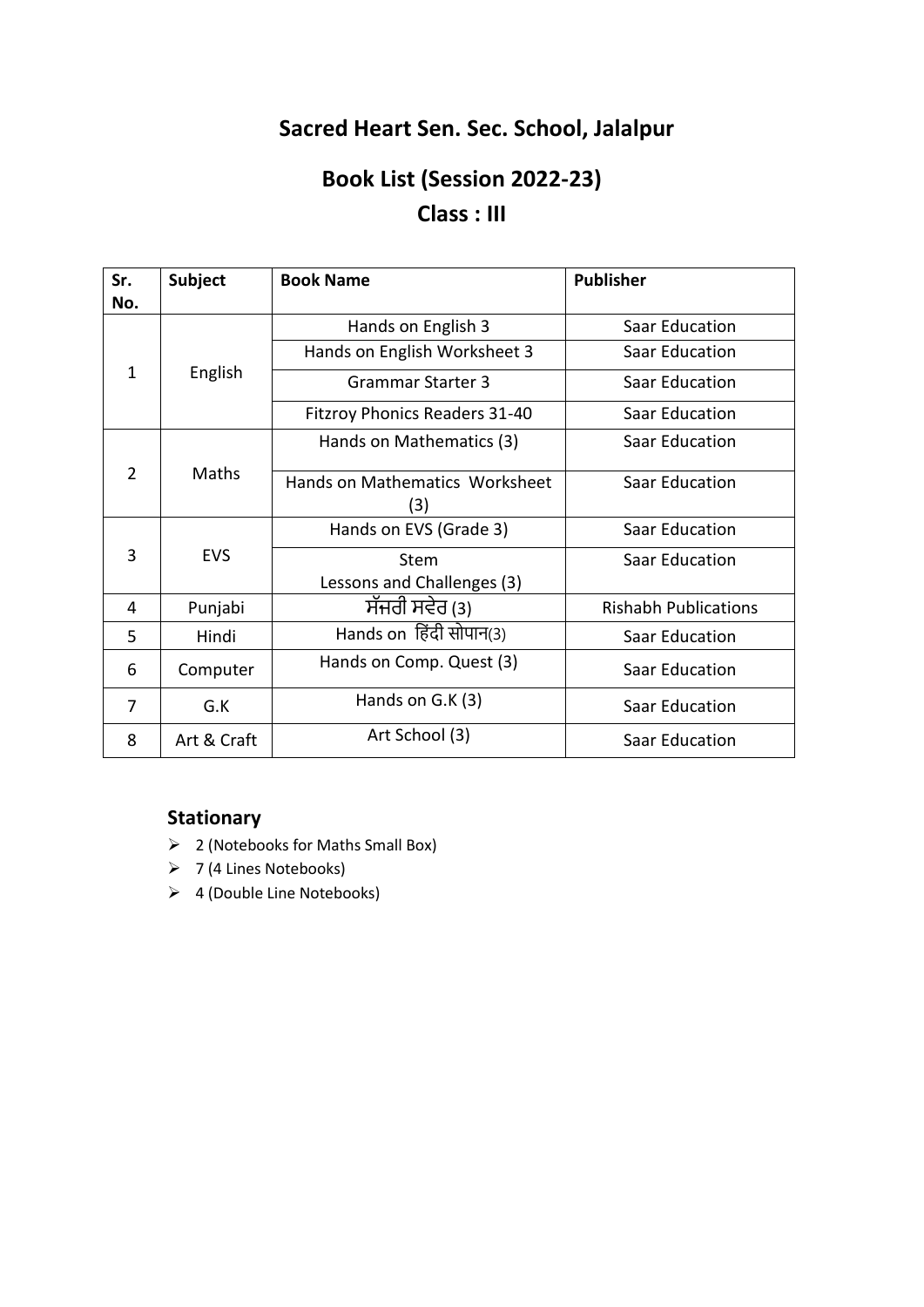### **Sacred Heart Sen. Sec. School, Jalalpur Book List (Session 2022-23) Class :IV**

| Sr.            | <b>Subject</b> | <b>Book Name</b>               | <b>Publisher</b>      |
|----------------|----------------|--------------------------------|-----------------------|
| No.            |                |                                |                       |
| 1              | Maths          | Destination Maths (4)          | V-Connect             |
| $\overline{2}$ | <b>EVS</b>     | The Spring (4)                 | <b>Infinity Books</b> |
|                |                | Reflection Reader (4)          | Acevision             |
| 3              | English        | Marigold (Part 4)              | <b>NCERT</b>          |
|                |                | Listening and Speaking (4)     | Cambridge             |
| 4              | Hindi          | रिमझिम (4)                     | <b>NCERT</b>          |
| 5              | Punjabi        | ਨਿਰਮੋਲਕ<br>ਪੰਜਾਬੀ ਪਾਠ-ਮਾਲਾ (4) | Pacemaker             |
| 6              | Computer       | Hands on Comp. Quest (4)       | Saar Education        |
| 7              | G.K            | Hands on G.K (4)               | Saar Education        |
| 8              | Art & Craft    | Art School (4)                 | Saar Education        |

#### **Stationary**

- ➢ 2 (Notebooks for Maths Small Box
- $\triangleright$  6 (4 Lines Notebooks)
- ➢ 4 (Double Line Notebooks)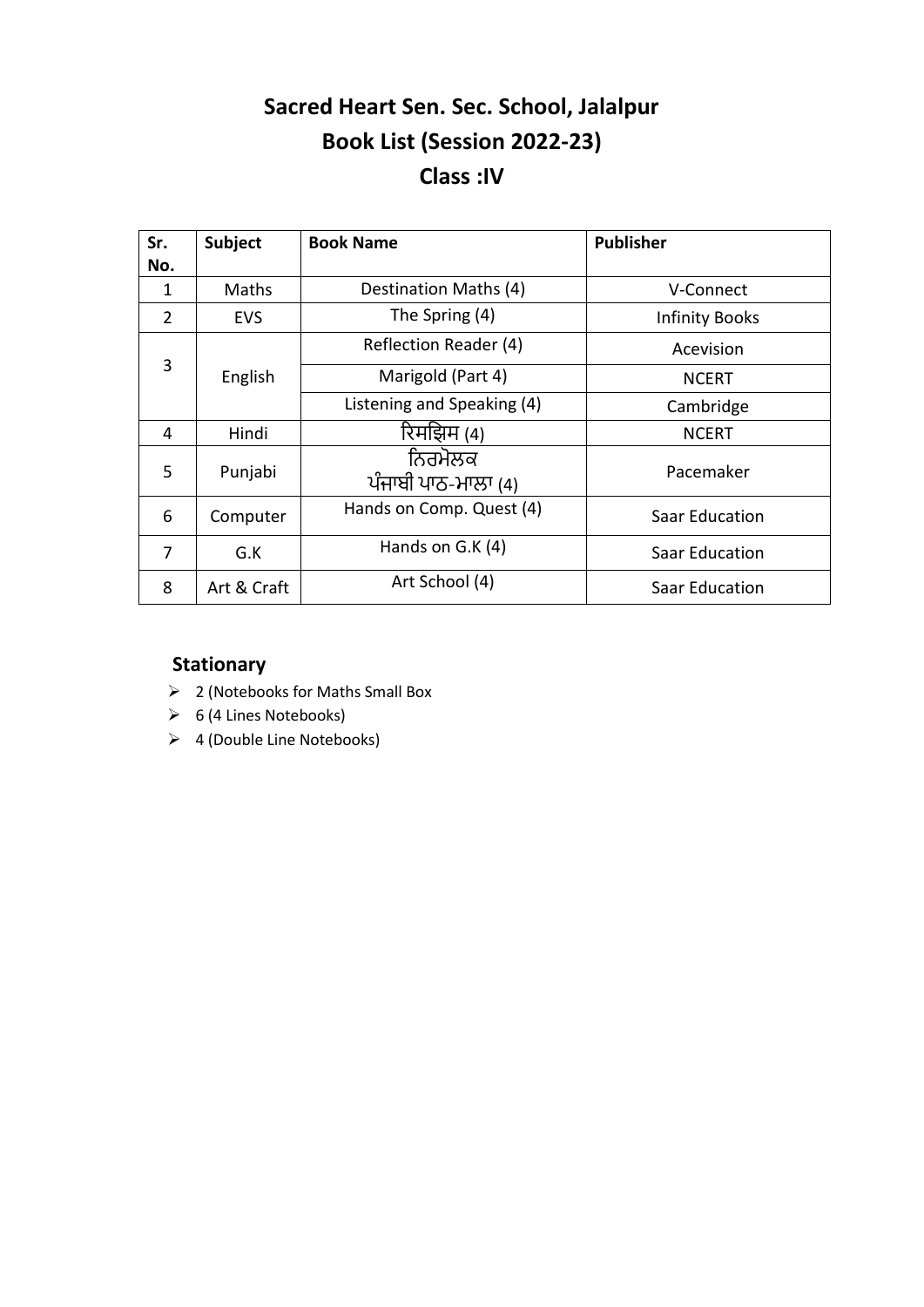## **Sacred Heart Sen. Sec. School, Jalalpur Book List (Session 2022-23) Class : V**

| Sr.<br>No. | Subject     | <b>Book Name</b>               | <b>Publisher</b>          |
|------------|-------------|--------------------------------|---------------------------|
| 1          | Maths       | Destination Maths (5)          | V-Connect                 |
| 2          | Science     | Mastering Science (5)          | Cordoava                  |
|            |             | Reflections(5)                 | Acevision                 |
| 3          | English     | Marigold Part 5                | <b>NCERT</b>              |
|            |             | Listening and Speaking (5)     | Cambridge                 |
| 4          | Hindi       | रिमझिम -5                      | <b>NCERT</b>              |
| 5          | Punjabi     | ਨਿਰਮੋਲਕ (5)<br>ਪੰਜਾਬੀ ਪਾਠ-ਮਾਲਾ | Pacemaker                 |
| 6          | S.St        | Expeditions (5)                | © Harper Colins Pvt. Ltd. |
| 7          | Computer    | Hands on Comp. Quest (5)       | <b>Saar Education</b>     |
| 8          | G.K         | Hands on G.K (5)               | <b>Saar Education</b>     |
| 9          | Art & Craft | Art School (5)                 | <b>Saar Education</b>     |

### **Stationary**

➢ 10 Register (Single Line)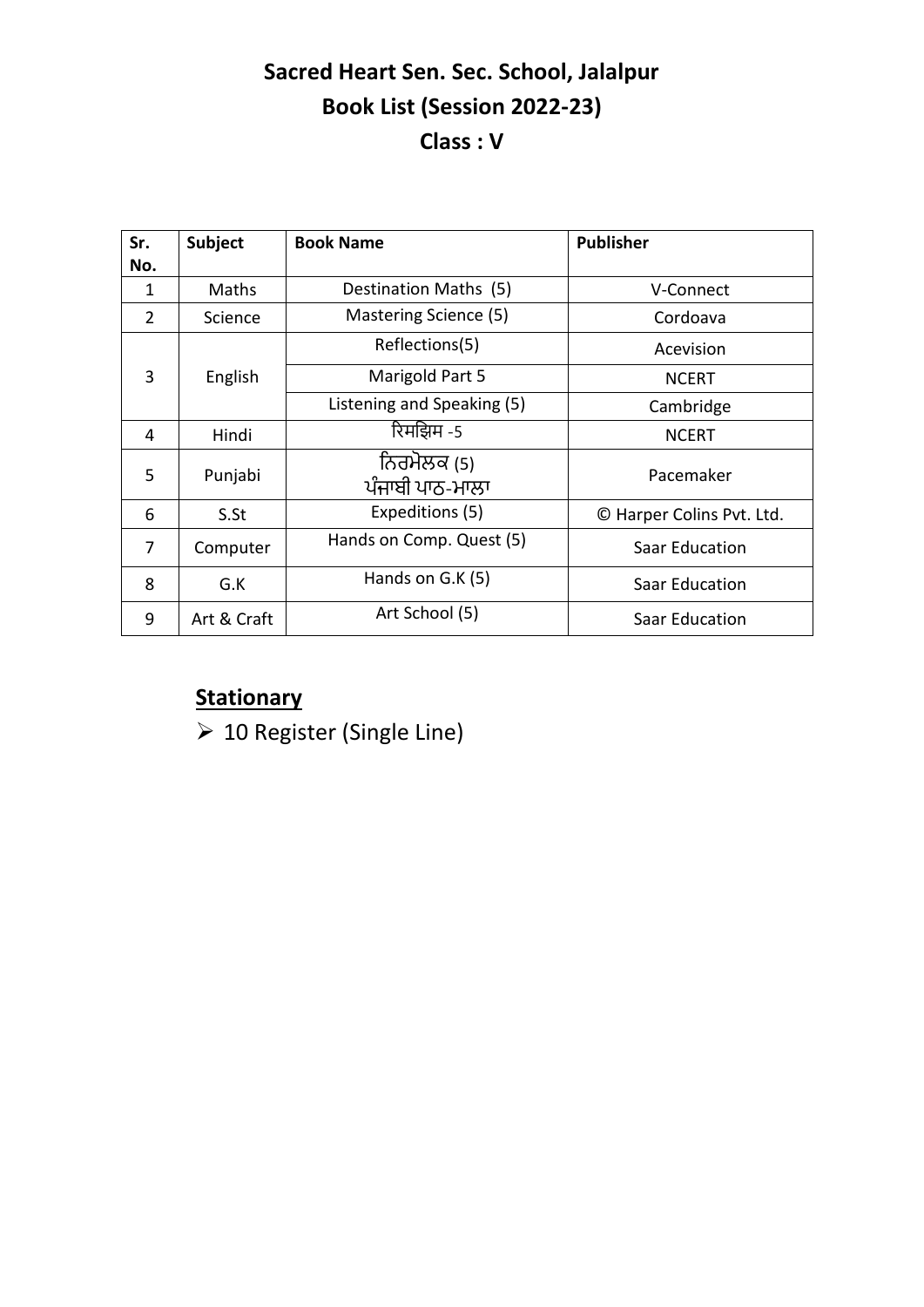## **Sacred Heart Sen. Sec. School, Jalalpur Book List (Session 2022-23) Class : VI**

| Sr.<br>No.     | <b>Subject</b> | <b>Book Name</b>                                   | <b>Publisher</b>                 | <b>Stationary</b> |
|----------------|----------------|----------------------------------------------------|----------------------------------|-------------------|
| $\mathbf{1}$   | Maths          | Mathematics (6)                                    | <b>NCERT</b>                     | 1 Register        |
|                |                | Science (6)                                        | <b>NCERT</b>                     | 1 Register        |
| $\overline{2}$ | Science        | Stem<br>Lessons and Challenges (6)                 | <b>Saar Education</b>            |                   |
|                |                | Geography-The Earth our<br>Habitat(6)              | <b>NCERT</b>                     |                   |
| 3              | S.St           | History-Our Pasts-I (6)                            | <b>NCERT</b>                     | 2 Register        |
|                |                | <b>Civics-Social and Political</b><br>Life-I $(6)$ | <b>NCERT</b>                     |                   |
|                |                | Reader-Honeysuckle (6)                             | <b>NCERT</b>                     |                   |
| 4              | English        | Supp.-A Pact with The Sun<br>(6)                   | <b>NCERT</b>                     | 2 Register        |
|                |                | Fun with Grammar (6)                               | Cordova                          |                   |
| 5              | Hindi          | पाठमाला-वसंत (भाग-1)                               | <b>NCERT</b>                     | 1 Register        |
| 6              | Punjabi        | ਪਾਠਮਾਲਾ-ਨਿਰਮੋਲਕ (6)                                | Pacemaker<br><b>Publications</b> | 1 Register        |
| $\overline{7}$ | Computer       | Hands on Comp. Quest (6)                           | <b>Saar Education</b>            | Register          |
| 8              | G.K            | Hands on G.K (6)                                   | <b>Saar Education</b>            | 1 Copies          |
| 9              | Art & Craft    | Art School (6)                                     | <b>Saar Education</b>            |                   |
| 10             | French         | <b>APPRENONS LE FRANCAIS</b><br>(1)                | Saraswati Publ.                  |                   |
|                |                |                                                    |                                  |                   |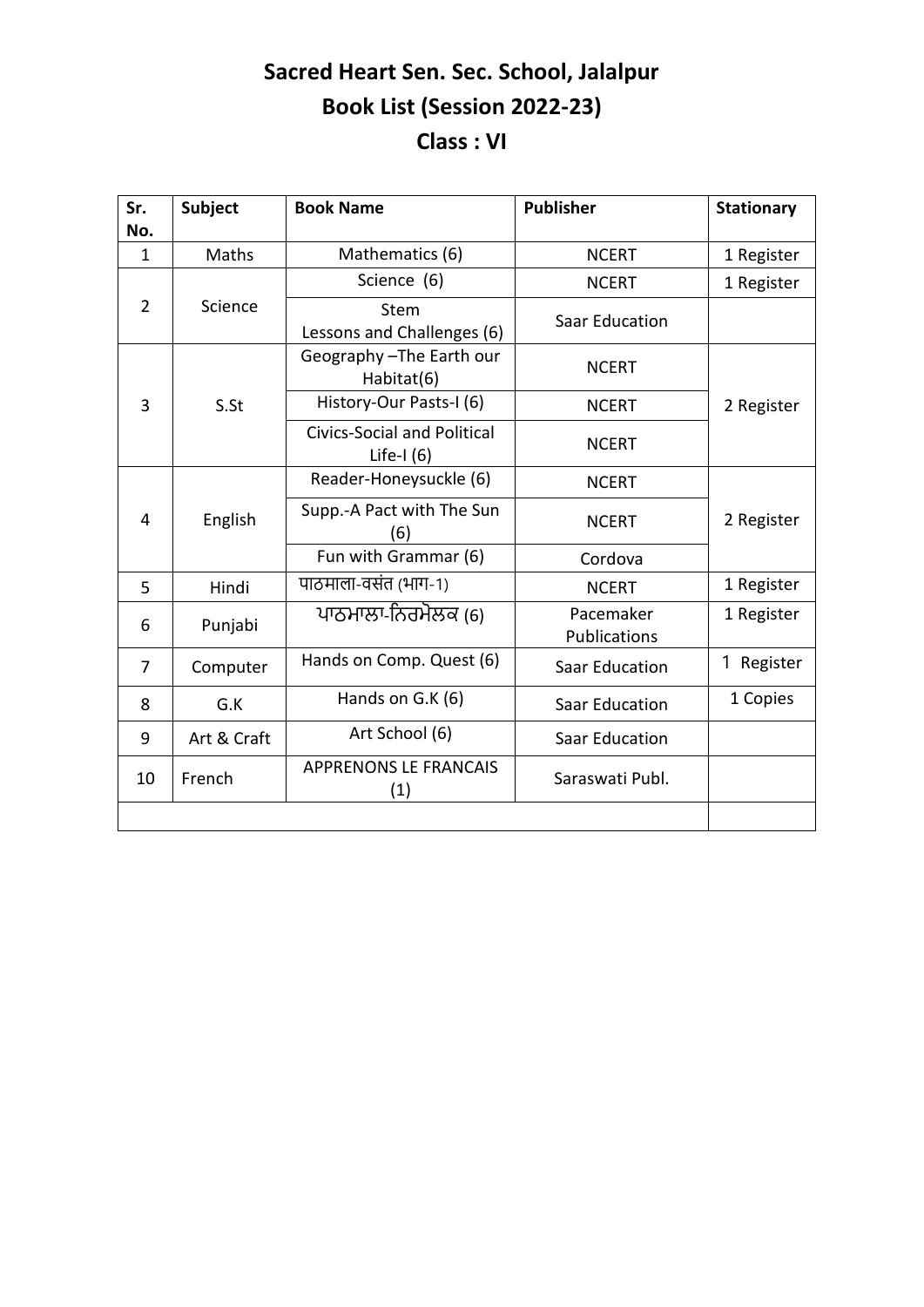## **Sacred Heart Sen. Sec. School, Jalalpur Book List (Session 2022-23) Class : VII**

| Sr.            | <b>Subject</b> | <b>Book Name</b>                                | <b>Publisher</b>      |
|----------------|----------------|-------------------------------------------------|-----------------------|
| No.            |                |                                                 |                       |
| 1              | Maths          | Mathematics Textbook (7)                        | <b>NCERT</b>          |
|                |                | Science Textbook (7)                            | <b>NCERT</b>          |
| $\overline{2}$ | Science        | <b>Stem</b><br>Lessons and Challenges (7)       | <b>Saar Education</b> |
|                |                | Geography-Social Science our<br>Environment (7) | <b>NCERT</b>          |
| 3              | S.St           | History- Our Pasts II (7)                       | <b>NCERT</b>          |
|                |                | Civics- Social and Political Life -II (7)       | <b>NCERT</b>          |
|                |                | Honeycomb (Literature) (7)                      | <b>NCERT</b>          |
| 4              | English        | An Alien Hand (Suppl.) (7)                      | <b>NCERT</b>          |
|                |                | Fun with Grammar (7)                            | Cordova               |
| 5              | Hindi          | वसंत भाग-2                                      | <b>NCERT</b>          |
|                |                | व्याकरण उद्र्यान-7                              | Infinity Books India  |
| 6              | Punjabi        | ਪਾਠ-ਪੁਸਤਕ ਗਿਆਨ ਰਿਸ਼ਮਾ (7)                       | <b>SP Books</b>       |
| 7              | Computer       | Hands on Comp. Quest (7)                        | <b>Saar Education</b> |
| 8              | G.K            | Hands on G.K (7)                                | <b>Saar Education</b> |
| 9              | Art &<br>Craft | Art School (7)                                  | <b>Saar Education</b> |
| 10             | French         | <b>APPRENONS LE FRANCAIS (1)</b>                | Saraswati Publ.       |

## **Stationary**

➢ Total Register 10